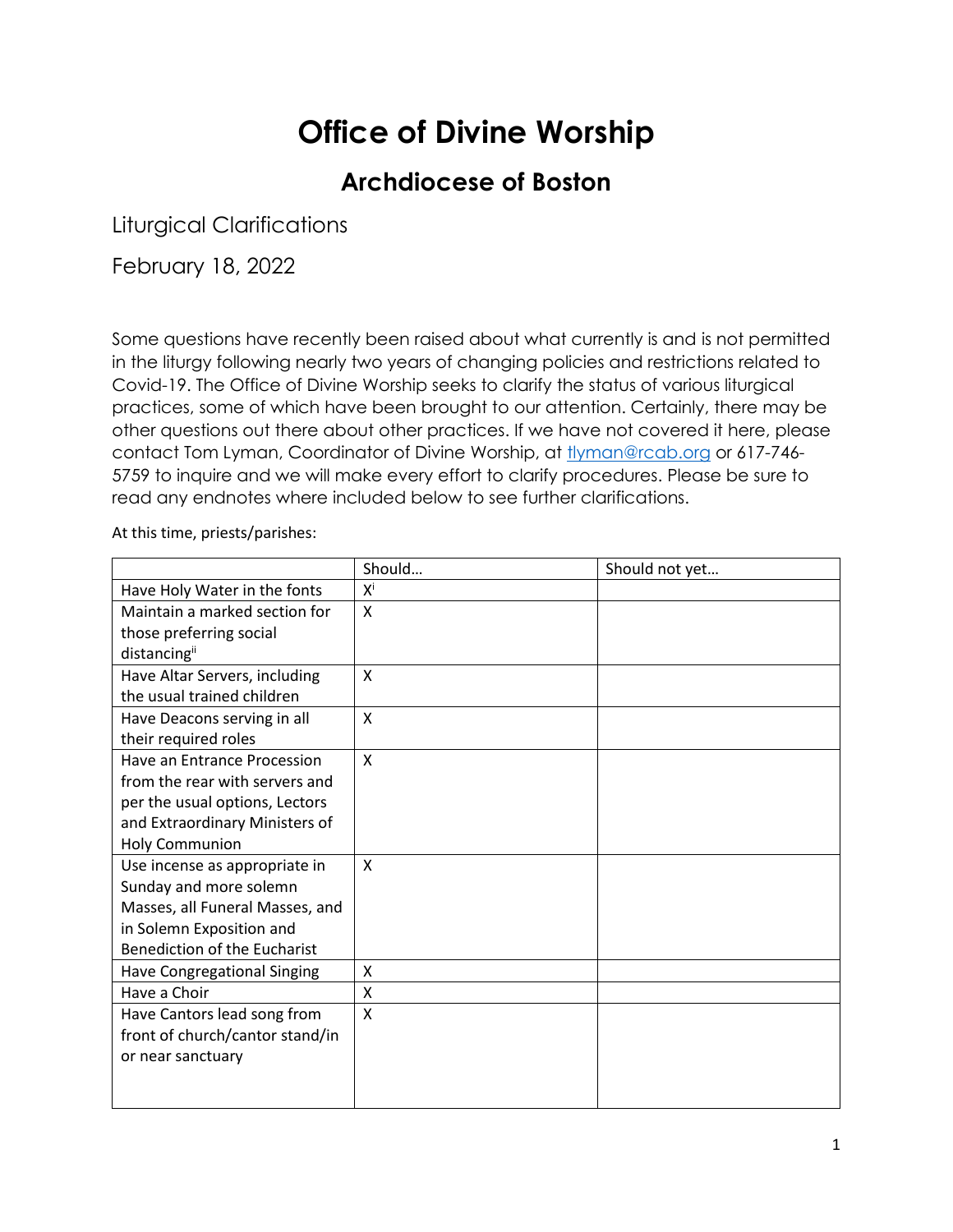|                                                                     | Should                    | Should not yet |
|---------------------------------------------------------------------|---------------------------|----------------|
| Have worship                                                        | X                         |                |
| aids/hymnals/missalettes                                            |                           |                |
| Sing the Mass Ordinary as is                                        | $\mathsf{x}$              |                |
| typical for Sundays and Holy                                        |                           |                |
| Days (Gloria, Alleluia, Sanctus,                                    |                           |                |
| Great Amen, Agnus Dei)                                              |                           |                |
| Have an Offertory Procession at                                     | X                         |                |
| the Presentation of the Gifts                                       |                           |                |
| Have Ushers take up the                                             | X                         |                |
| collection with baskets, if this is                                 |                           |                |
| the parish's usual method                                           |                           |                |
| Have the Lavabo/washing of the                                      | $\boldsymbol{\mathsf{X}}$ |                |
| handsill with servers/Deacon                                        |                           |                |
| Have the Sign of Peace <sup>iv</sup>                                | $\pmb{\mathsf{X}}$        |                |
| Make use of Extraordinary                                           | X                         |                |
| Ministers of Holy Communion                                         |                           |                |
| as needed                                                           |                           |                |
| Distribute the Precious Blood to                                    |                           | x              |
| any Extraordinary Ministers of                                      |                           |                |
| <b>Holy Communion</b>                                               |                           |                |
| Celebrant intincts Host himself                                     | $\boldsymbol{\mathsf{X}}$ |                |
| before allowing Concelebrating                                      |                           |                |
| Priests and Deacon to do the                                        |                           |                |
| same                                                                |                           |                |
| Allow the Deacon to receive the                                     | X                         |                |
| Precious Blood from the                                             |                           |                |
| <b>Principal Chalice</b>                                            |                           |                |
| Allow Concelebrating Priests to                                     | $\mathsf{x}$              |                |
| drink from the Principal Chalice <sup>v</sup>                       |                           |                |
| Distribute the Precious Blood to                                    |                           | X              |
| the faithful                                                        |                           |                |
| Distribute Communion at the                                         | X                         |                |
| normal time in the Mass,                                            |                           |                |
| directly following the Priest's                                     |                           |                |
| Communion, and that of any                                          |                           |                |
| sanctuary ministers                                                 | $\boldsymbol{\mathsf{X}}$ |                |
| Have a typical recessional from<br>the sanctuary to the rear of the |                           |                |
| church, following the final                                         |                           |                |
| blessing                                                            |                           |                |
|                                                                     |                           |                |
|                                                                     |                           |                |
|                                                                     |                           |                |
|                                                                     |                           |                |
|                                                                     |                           |                |
|                                                                     |                           |                |